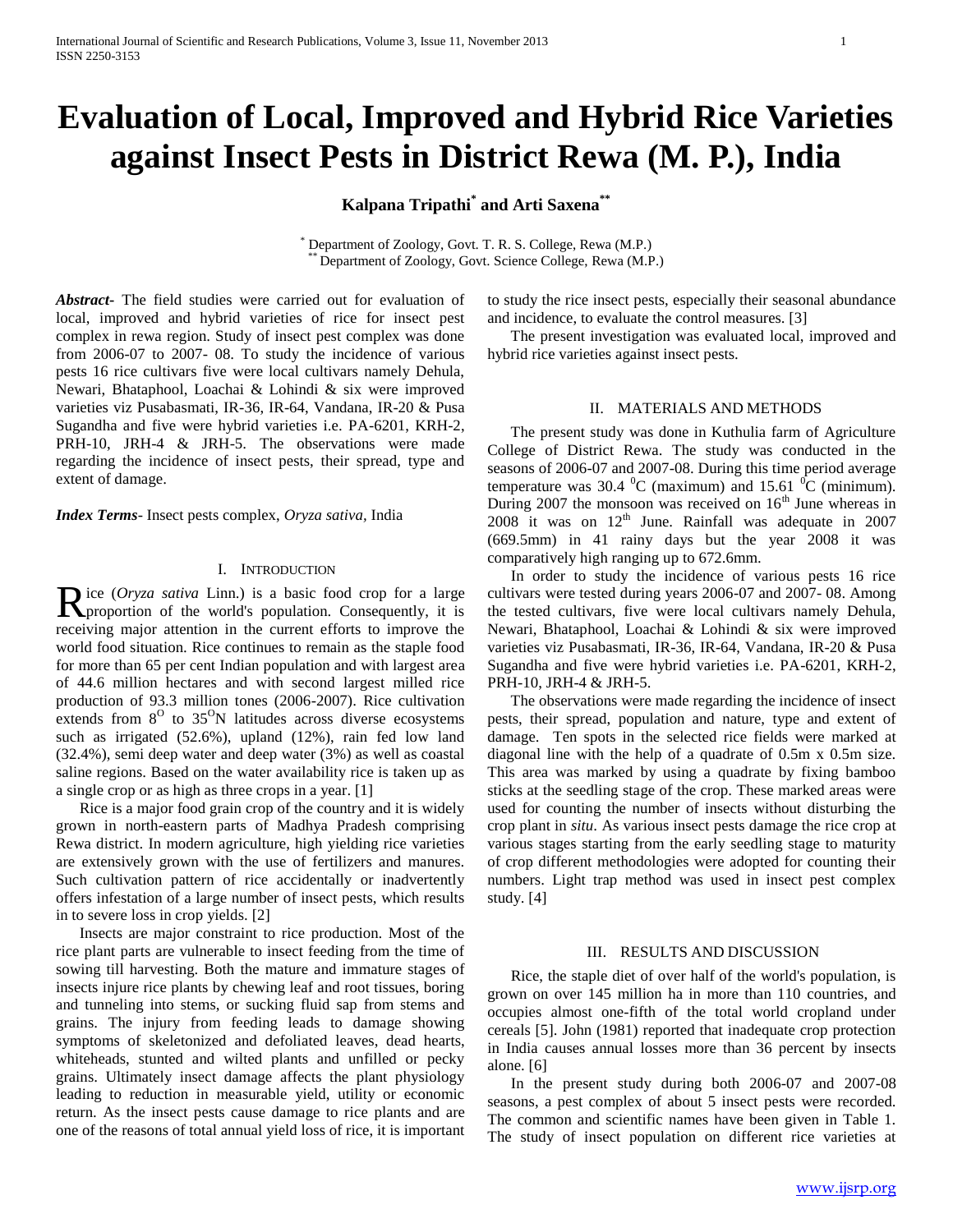various growth stages was studied in 2006-07 & 2007-08. The mean of population has been calculated for both the years are shown in Table No. 2 to 6.

 Its presence was not seen at 30DAS and thereafter its infestation increased severely at 45 to 105 DAS, growth stages. Again, its infestation declined till 105 DAS. The incidence of gundhi bug was recorded earliest in Dehula, Lohnadi, Vandana and IR-201 in 45 DAS and it remained latest upto 105 DAS on Bhataphool, Lochai, Pusabasmati IR-36, IR-64, Pusa sugandha, PA  $6201$ , KRH  $-2$  and PRH  $-10$ . On 45 DAS the severity of their incidence was highest on Vandana  $(4.2/m<sup>2</sup>)$  and lowest on Dehula  $(2.4/m<sup>2</sup>)$ . After 60 DAS the severity of their incidence was highest i.e.  $17.25/m^2$  on Vandana and  $1.05/m^2$  on JRH-4 the lowest. After 75 DAS Pusabasmati was recorded to be the highest infested variety i.e.  $15.2/m^2$  and PRH-10 having  $3.95/m^2$ , being the lowest infected one. After 90 DAS Pusabasmati remained with highest incidence as  $29.85/m^2$  and JRH-4 as  $3.2/m<sup>2</sup>$  as of the lowest incidence. After 105 DAS the highest incidence remained on Pusabasmati as  $17.95/m<sup>2</sup>$  but the least occurrence was recorded on PA  $6201$  as  $4.1/m<sup>2</sup>$  (Table 2). Durge *et al,* 1972 [7] have been reported gundhi bug from all the rice growing areas and cause economic damage to the crop.

 It is evident from the data that the presence of WBPH was seen first time form early stage (30DAS) and then successively increased till 75 DAS.WBPH was recorded on 30 DAS, the severity of its incidence was highest on Pusabasmati  $(7.45/m^2)$ and lowest on PRH-10  $(1.45/m^2)$ . After 45 DAS the severity of its incidence was highest i.e.  $23.35/m<sup>2</sup>$  on Pusabasmati and 5.55/m<sup>2</sup> on PRH-10, the lowest. After 60 DAS Pusabasmati was recorded to be the highest infested variety i.e.  $8.6/m^2$  and JRH-5 i.e.  $2.2/m^2$ , the lowest infested one. After 75 DAS Pusabasmati remained with highest incidence as  $3.4/m^2$  and PA 6201 having  $0.45/m<sup>2</sup>$  occurence as of the lowest incidence variety (Table 3). The Similar studies were done by Pathak 1975 [8].

Mean number of caterpillars/ $m<sup>2</sup>$  of rice case worm on different rice varieties at various growth stages during the years 2007-2008 at experimental site are given in Table 4. It is evident from the data that the occurrence of this pest was increased at 30DAS growth stage and then declined gradually till 75 DAS. Case worm was recorded on 30 DAS. The severity of its incidence was highest on Pusabasmati  $(5.35/m<sup>2</sup>)$  and lowest on JRH-4  $(0.6/m<sup>2</sup>)$ . After 45 DAS the severity of their incidence was highest i.e.  $8.75/m^2$  on Pusabasmati and  $1.85/m^2$  on JRH-4, the lowest. After 60 DAS Pusabasmati was recorded to be the highest infested variety i.e.  $2.3/m^2$  and KRH-2 and JRH-4 having 0.15. /m<sup>2</sup> became lowest infested ones. Ramasubbaiah *et al,* 1978 [9] have reported crop damage due to rice case worm.

 Leaf folder was recorded on 30 DAS the severity of their incidence was highest on Pusabasmati  $(7.3/m<sup>2</sup>)$  and lowest on JRH-4  $(1.45/m^2)$ . After 45 DAS the severity of their incidence was highest i.e.  $16.2/m^2$  on Pusabasmati and  $4.75/m^2$  on JRH-5, the lowest. After 60 DAS Pusabasmati was recorded to be the highest infested variety i.e. 8.75 and JRH-4 i.e.  $1.8/m^2$ , the lowest infested one. After 75 DAS Pusabasmati remained with highest incidence as  $3.2/m^2$  and JRH-4 as  $0.5/m^2$ , as having the lowest incidence (Table 5). Mishra and Kulshrestha 1971 have been described leaf folder is a more serious problem in high fertiliser responsive semidwarf varieties. [10]

 It as evident from the data the damage by stem borer was observed in the crop from very early stage i.e. (30 DAS) which gradually increased till 75 DAS. Thereafter, a little reduction in the damage was noted at 90 DAS. On 30 DAS the severity of the incidence of stem borer was highest on Pusabasmati  $(2.55/m^2)$ and lowest on JRH-5  $(0.15/m<sup>2</sup>)$ . After 45 DAS the severity of its incidence was highest i.e.  $3.55/m^2$  on Pusabasmati and 0.4% on PA6201 and KRH-2, the lowest. After 60 DAS Pusabasmati was recorded to be the highest infested variety having.  $5.3/m<sup>2</sup>$  and PA6201 having  $1.4/m^2$  incidence, being the lowest infested one. After 75 DAS Pusabasmati remained with highest incidence as  $2.55/m<sup>2</sup>$  and PA6201 as  $0.1/m<sup>2</sup>$ , the lowest incidence. After 90 DAS the highest incidence remained on Pusabasmati as  $0.5/m<sup>2</sup>$ but least occurrence was recorded on Lochai and IR-64 as  $0.05/m<sup>2</sup>$  (Table 6). Murthy and Chiranjeevi 1996 [11] have showed similar results. Pandya, *et al* 1987 have been described crop damage due to yellow stem borer. [12]

**Table -1: A Qualitative Composition of Insect Pests Complex of Rice Ecosystem (2007-2008)**

| S.<br>No. | <b>Common Name</b>                      | <b>Scientific Name</b>                   |
|-----------|-----------------------------------------|------------------------------------------|
| 1.        | Rice bug/ gundhi bug                    | varicornis<br>Leptocorisa<br>(Fabricius) |
| 2.        | Whitebacked Planthopper<br>(WBPH)       | Sogatella<br>furcifera<br>(Horvath)      |
| 3.        | Rice<br>case<br>case<br>worm,<br>bearer | Nymphula<br>depunctalis<br>(Guenee)      |
| 4.        | Rice leaf folder, rice leaf<br>roller   | Cnaphalocrocis medinalis<br>(Guenee)     |
| 5.        | Yellow stem borer (YSB)                 | incertulas<br>Scirpophaga<br>(Walker).   |

**Table – 2: Mean numbers of nymph/adults of gundhi bug/m<sup>2</sup> on different rice varieties at various growth stages during the year (2007-2008).**

| <b>Variety</b>     | Crop Growth Stages DAS Gundhi bug |               |      |       |       |       |       |  |
|--------------------|-----------------------------------|---------------|------|-------|-------|-------|-------|--|
|                    | 15                                | 30            | 45   | 60    | 75    | 90    | 105   |  |
| Dehula             | 0.0                               | 0.0           | 2.4  | 14.65 | 9.65  | 0.0   | 0.0   |  |
| Newari             | 0.0                               | 0.0           | 0.0  | 3.55  | 12.0  | 6.1   | 0.0   |  |
| <b>Bhantaphool</b> | 0.0                               | 0.0           | 0.0  | 0.0   | 11.6  | 24.05 | 11.95 |  |
| Lochai             | 0.0                               | 0.0           | 0.0  | 0.0   | 8.05  | 18.45 | 10.45 |  |
| Lohnadi            | 0.0                               | $0.0^{\circ}$ | 2.55 | 10.45 | 4.1   | 0.0   | 0.0   |  |
| Pusabasmati        | 0.0                               | 0.0           | 0.0  | 0.0   | 15.2  | 29.85 | 17.95 |  |
| $IR - 36$          | 0.0                               | 0.0           | 0.0  | 0.0   | 12.25 | 26.2  | 13.25 |  |
| $IR - 64$          | 0.0                               | $0.0^{\circ}$ | 0.0  | 0.0   | 13.1  | 27.1  | 14.6  |  |
| Vandana            | 0.0                               | 0.0           | 4.2  | 17.25 | 14.25 | 0.0   | 0.0   |  |
| $IR - 201$         | 0.0                               | 0.0           | 3.8  | 14.7  | 9.75  | 0.0   | 0.0   |  |
| Pusa               | 0.0                               | 0.0           | 0.0  | 0.0   | 13.2  | 25.6  | 11.5  |  |
| sugandha           |                                   |               |      |       |       |       |       |  |
| PA 6201            | 0.0                               | 0.0           | 0.0  | 0.0   | 4.3   | 8.4   | 4.1   |  |
| $KRH - 2$          | 0.0                               | 0.0           | 0.0  | 0.0   | 4.15  | 7.45  | 4.7   |  |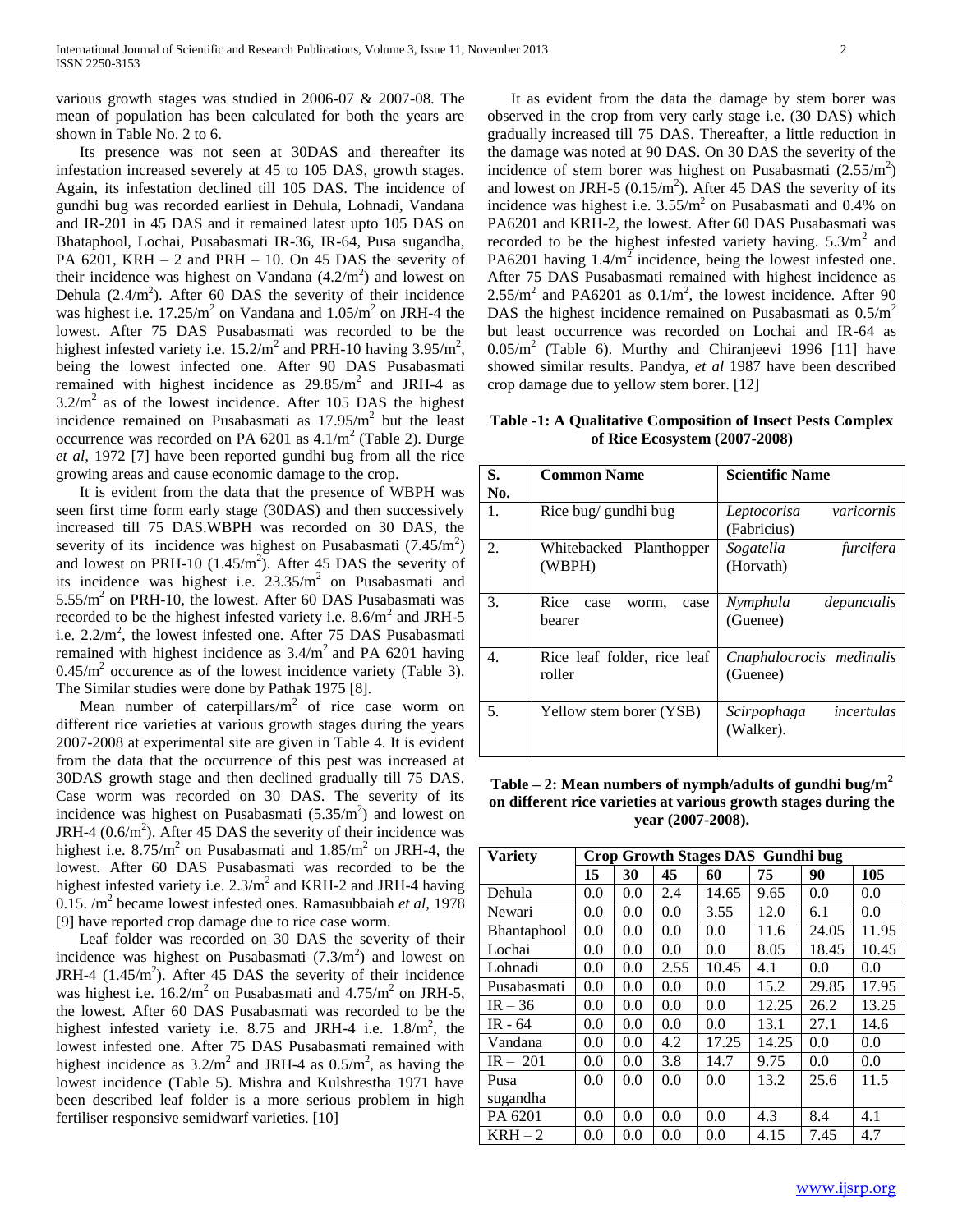| $PRH - 10$ | 0.0 | $\mid$ 0.0            | $\pm 0.0$ | $0.0\,$ | 3.95 | 7.05 |     |
|------------|-----|-----------------------|-----------|---------|------|------|-----|
| $IRH-4$    |     | $0.0 \pm 0.0 \pm 0.0$ |           | 1.05    |      |      | 0.0 |
| $IRH-5$    | 0.0 | $0.0 \pm 0.0$         |           | 1.55    |      |      |     |

**Table – 3: Mean population of wbph/m2 on different rice variety at various growth stage of crop during the year (2007- 2008)**

| Variety     | <b>Crop Growth Stages DAS. WBPH</b> |      |       |      |      |     |     |  |
|-------------|-------------------------------------|------|-------|------|------|-----|-----|--|
|             | 15                                  | 30   | 45    | 60   | 75   | 90  | 105 |  |
| Dehula      | 0.0                                 | 3.2  | 10.25 | 3.7  | 1.65 | 0.0 | 0.0 |  |
| Newari      | 0.0                                 | 3.25 | 9.6   | 3.75 | 1.35 | 0.0 | 0.0 |  |
| Bhantaphool | 0.0                                 | 2.95 | 10.55 | 3.7  | 1.6  | 0.0 | 0.0 |  |
| Lochai      | 0.0                                 | 3.05 | 10.65 | 4.3  | 1.6  | 0.0 | 0.0 |  |
| Lohnadi     | 0.0                                 | 3.2  | 11.6  | 4.3  | 1.4  | 0.0 | 0.0 |  |
| Pusabasmati | 0.0                                 | 7.45 | 23.35 | 8.6  | 3.4  | 0.0 | 0.0 |  |
| $IR - 36$   | 0.0                                 | 4.8  | 20.6  | 6.1  | 2.2  | 0.0 | 0.0 |  |
| IR - 64     | 0.0                                 | 5.7  | 20.3  | 5.7  | 2.25 | 0.0 | 0.0 |  |
| Vandana     | 0.0                                 | 5.45 | 21.0  | 7.2  | 2.15 | 0.0 | 0.0 |  |
| $IR - 201$  | 0.0                                 | 5.1  | 19.95 | 6.55 | 2.3  | 0.0 | 0.0 |  |
| Pusa        | 0.0                                 | 5.7  | 20.8  | 6.75 | 2.05 | 0.0 | 0.0 |  |
| sugandha    |                                     |      |       |      |      |     |     |  |
| PA 6201     | 0.0                                 | 1.5  | 5.7   | 2.7  | 0.45 | 0.0 | 0.0 |  |
| $KRH - 2$   | 0.0                                 | 1.7  | 6.25  | 2.75 | 0.7  | 0.0 | 0.0 |  |
| $PRH - 10$  | 0.0                                 | 1.45 | 5.55  | 2.5  | 0.7  | 0.0 | 0.0 |  |
| $JRH-4$     | 0.0                                 | 1.55 | 6.45  | 2.95 | 0.6  | 0.0 | 0.0 |  |
| $JRH - 5$   | 0.0                                 | 1.55 | 5.6   | 2.2  | 0.7  | 0.0 | 0.0 |  |

**Table-4: Mean number of caterpillars/m<sup>2</sup>of rice case worm on different rice variety at various growth stages during the year (2007-2008)**

| <b>Variety</b>     | <b>Crop Growth Stages DAS case worm</b> |      |      |      |     |     |               |  |  |
|--------------------|-----------------------------------------|------|------|------|-----|-----|---------------|--|--|
|                    | 15                                      | 30   | 45   | 60   | 75  | 90  | 105           |  |  |
| Dehula             | 0.0                                     | 1.75 | 4.1  | 0.7  | 0.0 | 0.0 | 0.0           |  |  |
| Newari             | 0.0                                     | 1.95 | 3.45 | 0.8  | 0.0 | 0.0 | 0.0           |  |  |
| <b>Bhantaphool</b> | 0.0                                     | 2.35 | 3.65 | 0.8  | 0.0 | 0.0 | $0.0^{\circ}$ |  |  |
| Lochai             | 0.0                                     | 2.55 | 3.9  | 1.3  | 0.0 | 0.0 | 0.0           |  |  |
| Lohnadi            | 0.0                                     | 2.15 | 3.5  | 0.55 | 0.0 | 0.0 | 0.0           |  |  |
| Pusabasmati        | 0.0                                     | 5.35 | 8.75 | 2.3  | 0.0 | 0.0 | 0.0           |  |  |
| $IR - 36$          | 0.0                                     | 3.5  | 6.7  | 1.5  | 0.0 | 0.0 | 0.0           |  |  |
| IR $-64$           | 0.0                                     | 3.75 | 6.75 | 1.25 | 0.0 | 0.0 | 0.0           |  |  |
| Vandana            | 0.0                                     | 4.05 | 7.9  | 1.4  | 0.0 | 0.0 | 0.0           |  |  |
| $IR - 201$         | 0.0                                     | 3.4  | 5.95 | 1.4  | 0.0 | 0.0 | 0.0           |  |  |
| Pusa               | 0.0                                     | 3.55 | 7.7  | 1.6  | 0.0 | 0.0 | 0.0           |  |  |
| sugandha           |                                         |      |      |      |     |     |               |  |  |
| PA 6201            | 0.0                                     | 0.75 | 2.0  | 0.2  | 0.0 | 0.0 | 0.0           |  |  |
| $KRH-2$            | 0.0                                     | 0.8  | 2.0  | 0.15 | 0.0 | 0.0 | 0.0           |  |  |
| $PRH - 10$         | 0.0                                     | 0.75 | 2.3  | 0.55 | 0.0 | 0.0 | 0.0           |  |  |
| $JRH-4$            | 0.0                                     | 0.6  | 1.85 | 0.15 | 0.0 | 0.0 | 0.0           |  |  |
| $JRH-5$            | 0.0                                     | 0.7  | 1.95 | 0.0  | 0.0 | 0.0 | 0.0           |  |  |

# **Table: 5Mean population of rice leaf folder/m2 different rice variety at various growth stages of crop during the year (2007-2008)**

| <b>Variety</b> | <b>Crop Growth Stages DAS. Leaf Folder</b> |      |       |      |      |     |     |  |
|----------------|--------------------------------------------|------|-------|------|------|-----|-----|--|
|                | 15                                         | 30   | 45    | 60   | 75   | 90  | 105 |  |
| Dehula         | 0.0                                        | 3.85 | 8.2   | 5.05 | 1.4  | 0.0 | 0.0 |  |
| Newari         | 0.0                                        | 3.7  | 8.4   | 4.65 | 1.55 | 0.0 | 0.0 |  |
| Bhantaphool    | 0.0                                        | 4.9  | 10.2  | 5.7  | 1.7  | 0.0 | 0.0 |  |
| Lochai         | 0.0                                        | 3.8  | 9.5   | 5.3  | 1.5  | 0.0 | 0.0 |  |
| Lohnadi        | 0.0                                        | 4.3  | 9.35  | 5.4  | 1.2  | 0.0 | 0.0 |  |
| Pusabasmati    | 0.0                                        | 7.3  | 16.2  | 8.75 | 3.2  | 0.0 | 0.0 |  |
| $IR - 36$      | 0.0                                        | 5.4  | 12.5  | 7.1  | 2.35 | 0.0 | 0.0 |  |
| IR - 64        | 0.0                                        | 5.75 | 11.9  | 6.9  | 2.2  | 0.0 | 0.0 |  |
| Vandana        | 0.0                                        | 5.9  | 12.4  | 7.55 | 2.6  | 0.0 | 0.0 |  |
| $IR - 201$     | 0.0                                        | 5.35 | 11.75 | 6.8  | 2.3  | 0.0 | 0.0 |  |
| Pusa           | 0.0                                        | 5.8  | 13.1  | 7.3  | 2.8  | 0.0 | 0.0 |  |
| sugandha       |                                            |      |       |      |      |     |     |  |
| PA 6201        | 0.0                                        | 1.65 | 5.1   | 2.8  | 0.85 | 0.0 | 0.0 |  |
| $KRH-2$        | 0.0                                        | 1.7  | 5.15  | 2.8  | 0.8  | 0.0 | 0.0 |  |
| $PRH - 10$     | 0.0                                        | 2.4  | 4.8   | 2.05 | 0.7  | 0.0 | 0.0 |  |
| $JRH-4$        | 0.0                                        | 1.45 | 4.85  | 1.8  | 0.5  | 0.0 | 0.0 |  |
| $JRH - 5$      | 0.0                                        | 1.4  | 4.75  | 2.0  | 0.9  | 0.0 | 0.0 |  |

**Table- 6: Mean number of damaged shoots (dead hard/white earhead)/m2 yellow stem borer on different rice variety at various growth stages during the year (2007-2008).**

| <b>Variety</b> | <b>Crop Growth Stages DAS stem borer</b> |      |      |      |      |      |     |  |
|----------------|------------------------------------------|------|------|------|------|------|-----|--|
|                | 15                                       | 30   | 45   | 60   | 75   | 90   | 105 |  |
| Dehula         | 0.0                                      | 0.5  | 1.75 | 1.9  | 0.95 | 0.0  | 0.0 |  |
| Newari         | 0.0                                      | 0.8  | 1.65 | 2.25 | 0.45 | 0.0  | 0.0 |  |
| Bhantaphool    | 0.0                                      | 0.6  | 1.5  | 2.2  | 0.75 | 0.15 | 0.0 |  |
| Lochai         | 0.0                                      | 0.7  | 1.3  | 1.6  | 0.8  | 0.05 | 0.0 |  |
| Lohnadi        | 0.0                                      | 0.9  | 1.65 | 2.15 | 0.4  | 0.0  | 0.0 |  |
| Pusabasmati    | 0.0                                      | 2.55 | 3.55 | 5.3  | 2.55 | 0.5  | 0.0 |  |
| $IR - 36$      | 0.0                                      | 1.6  | 2.65 | 3.6  | 1.85 | 0.2  | 0.0 |  |
| IR - 64        | 0.0                                      | 1.55 | 2.4  | 3.45 | 1.8  | 0.05 | 0.0 |  |
| Vandana        | 0.0                                      | 1.95 | 2.65 | 3.4  | 2.05 | 0.0  | 0.0 |  |
| $IR - 201$     | 0.0                                      | 1.85 | 2.25 | 3.65 | 1.8  | 0.0  | 0.0 |  |
| Pusa           | 0.0                                      | 2.15 | 2.85 | 4.05 | 2.2  | 0.25 | 0.0 |  |
| sugandha       |                                          |      |      |      |      |      |     |  |
| PA 6201        | 0.0                                      | 0.2  | 0.55 | 1.4  | 0.1  | 0.0  | 0.0 |  |
| $KRH-2$        | 0.0                                      | 0.3  | 0.04 | 1.6  | 0.2  | 0.0  | 0.0 |  |
| $PRH - 10$     | 0.0                                      | 0.25 | 0.6  | 1.5  | 0.0  | 0.0  | 0.0 |  |
| $JRH-4$        | 0.0                                      | 0.2  | 0.6  | 1.5  | 0.0  | 0.0  | 0.0 |  |
| $JRH - 5$      | 0.0                                      | 0.15 | 0.6  | 1.6  | 0.2  | 0.0  | 0.0 |  |

# IV. CONCLUSION

 In the present course of investigation, we have to explore the evaluation of Local, Improved and Hybrid Rice Varieties against Insect Pests. It is more than knowing that when a rice insect pest is present it should be controlled. It then requires adequate knowledge about all the factors responsible for the pest population reaching economic threshold levels. Considering the